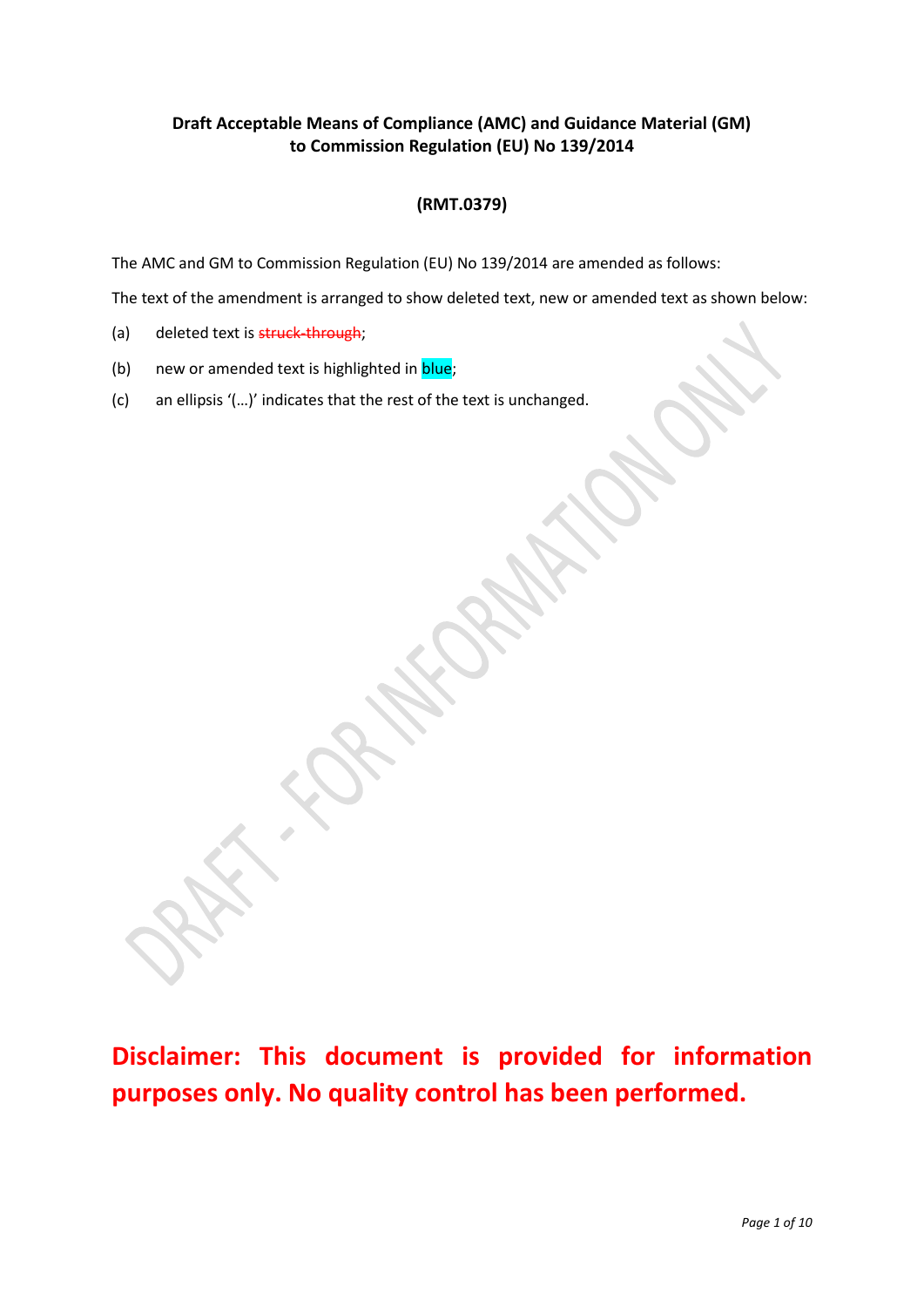### **ANNEX III — PART-ADR.OR**

#### **PART ORGANISATION REQUIREMENTS**

## **SUBPART C — ADDITIONAL AERODROME OPERATOR RESPONSIBILITIES (ADR.OR.C)**

#### **GM1 ADR.AR.C.035(e) Issuance of certificates**

## MODEL FOR THE TERMS OF THE CERTIFICATE TO BE ATTACHED TO THE CERTIFICATES

[…]

 $5$  To be specified: approval of the runway for non-instrument, instrument, non-precision approach. In case of precision approach(es), it is to be indicated, which of the following precision approach(-es) is (are) approved:

Approach with EFVS with RVR less than 550 m;

- Standard category I;
- Lower-than-standard category I;
- Special authorisation category I;
- Precision approach category II;
- Other-than-standard category II;
- Special authorisation category II;
- **Precision approach category III.**
- **Precision approach category**
- Precision approach
- Precision approach category

#### **ANNEX IV — PART-ADR.OPS**

#### **PART OPERATIONS REQUIREMENTS — AERODROMES**

## **SUBPART A – AERODROME DATA (ADR.OPS.A)**

#### **GM1 ADR.OPS.A.086 Information on the aerodrome lighting system**

# **GENERAL**

EFVS technology relies on the infrared heat signature provided by incandescent lights and their replacement with LED lights might make the use of EFVS not possible. The information is important to aircraft operators to assess the suitability of the runway in order to conduct operations with operational credits.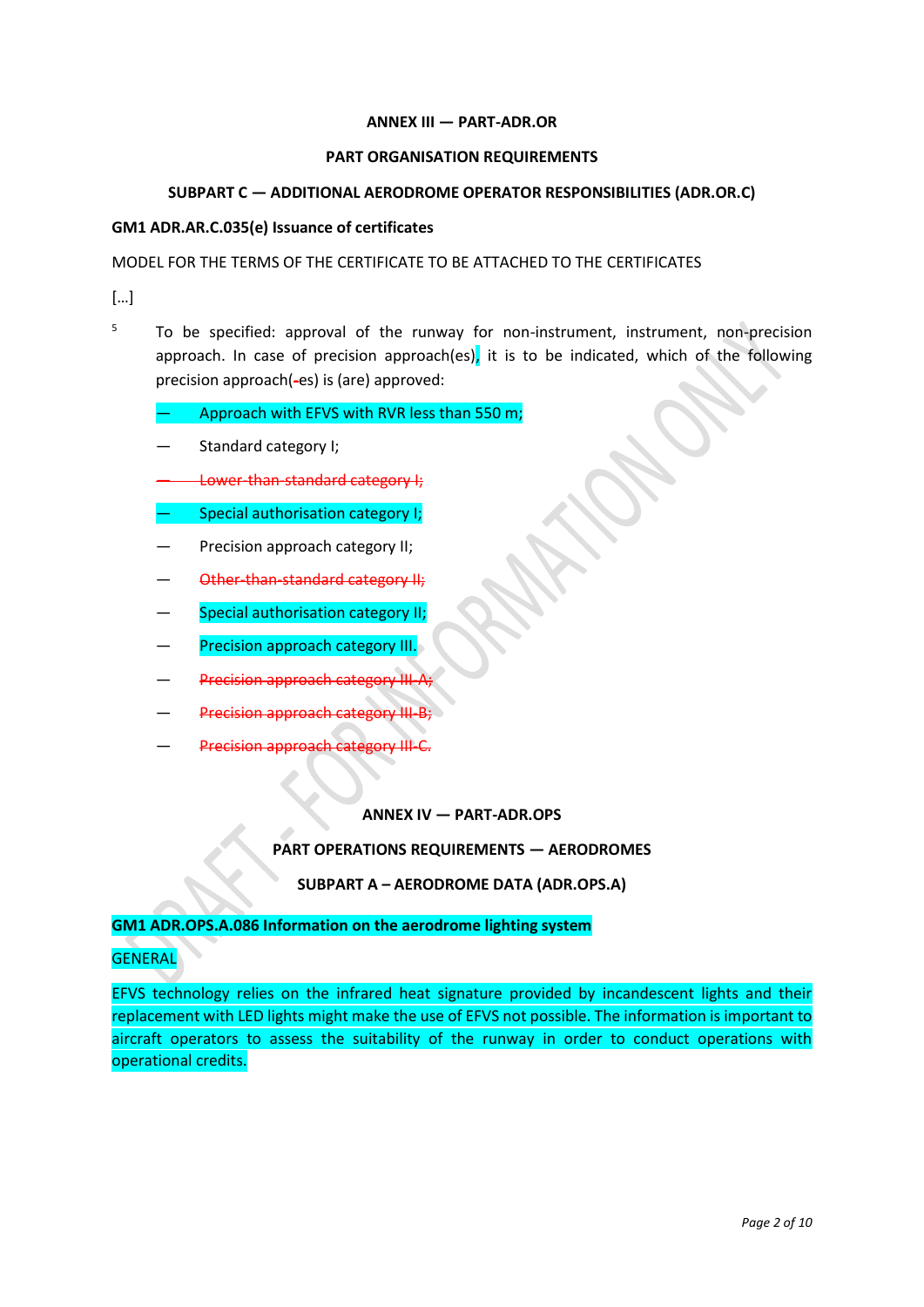# **GM1 ADR.OPS.A.085 Information on visual segment surface (VSS) penetration**

## **GENERAL**

Criteria related to the VSS are contained in PANS-OPS Volume II, paragraph 5.4.6, Part I – Section 4, Chapter 5.

# **SUBPART B — AERODROME OPERATIONAL SERVICES, EQUIPMENT AND INSTALLATIONS (ADR.OPS.B)**

**AMC1 ADR.OPS.B.030(a) Surface movement guidance and control system**

**GENERAL PARAMETERS TO BE CONSIDERED FOR THE DESIGN AND OPERATION OF A SURFACE MOVEMENT GUIDANCE AND CONTROL SYSTEM**

- $\overline{a}$  A surface movement guidance and control system should take into account:
	- $(4a)$  the density of air traffic;
	- $(2b)$  the visibility conditions under which operations are intended:
	- $(3c)$  the need for pilot orientation:
	- $(4d)$  the complexity of the aerodrome layout; and
	- (5<sup>e</sup>) movements of vehicles.
- (b) The surface movement guidance and control system should be designed to assist in the prevention of inadvertent incursions of aircraft and vehicles onto an active runway;
- (c) The system should be designed to assist in the prevention of collisions between aircraft, and between aircraft and vehicles or objects, on any part of the movement area.
- (d) Where a surface movement guidance and control system is provided by selective switching of stop bars and taxiway centre line lights, the following requirements should be met:
	- (1) taxiway routes which are indicated by illuminated taxiway centre line lights should be capable of being terminated by an illuminated stop bar;
	- the control circuits should be so arranged that when a stop bar located ahead of an aircraft is illuminated, the appropriate section of taxiway centre line lights beyond it is suppressed; and
	- the taxiway centre line lights are activated ahead of an aircraft when the stop bar is suppressed.
- (e) The aerodrome operator should develop the surface movement guidance and control system (SMGCS) procedures in cooperation with the aerodrome air traffic services provider.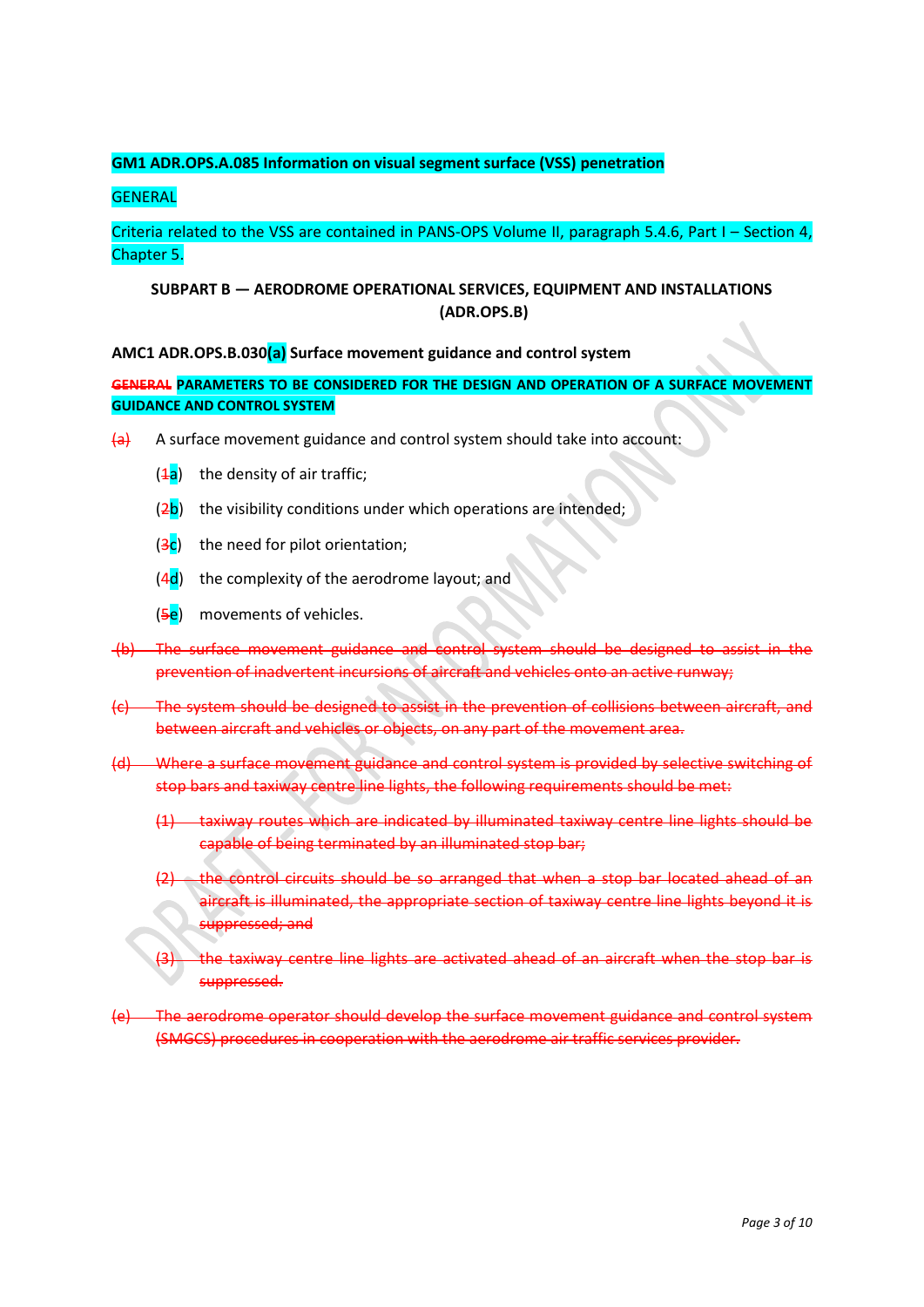### **GM1 ADR.OPS.B.030(a) Surface movement guidance and control system**

### **GENERAL**

The SMGCS is an appropriate combination of visual aids, non-visual aids, procedures, control, regulation and information facilities. Systems range from the very simple at small aerodromes, with light traffic operating in good visibility conditions, to the complex systems necessary at large aerodromes with heavy traffic operating in low-visibility conditions. The system selected for an aerodrome will be appropriate to the operational environment in which the aerodrome will operate.

## **AMC1 ADR.OPS.B.030(a)(3) Surface movement guidance and control system**

#### USE OF VISUAL AIDS FOR SURFACE MOVEMENT GUIDANCE AND CONTROL SYSTEM

Where an SMGCS is provided by selective switching of stop bars and taxiway centre line lights, the following should apply:

- (a) taxiway routes which are indicated by illuminated taxiway centre line lights are capable of being terminated by an illuminated stop bar;
- (b) the control circuits are so arranged, that when a stop bar located ahead of an aircraft is illuminated, the appropriate section of taxiway centre line lights beyond it is suppressed; and
- (c) the taxiway centre line lights are activated ahead of an aircraft when the stop bar is suppressed.

#### **GM1 ADR.OPS.B.030(a)(3) Surface movement guidance and control system**

#### SURFACE MOVEMENT RADAR AND OTHER SURVEILLANCE EQUIPMENT

- (a) Surface movement radar or any other suitable surveillance equipment for the manoeuvring area is used at an aerodrome intended for use in runway visual range (RVR) conditions less than a value of 350 m.
- (b) Surface movement radar or any other suitable surveillance equipment for the manoeuvring area may also be used at an aerodrome other than that in (a), when the traffic density and operating conditions are such that regularity of traffic flow cannot be maintained by alternative procedures and facilities.

#### **GM1 ADR.OPS.B.030 Surface movement guidance and control system**

#### **GENERAL**

(a) The SMGCS system should comprise an appropriate combination of visual aids, non-visual aids, procedures, control, regulation, management and information facilities. Systems range from the very simple at small aerodromes, with light traffic operating in good visibility conditions, to the complex systems necessary at large aerodromes with heavy traffic operating in low visibility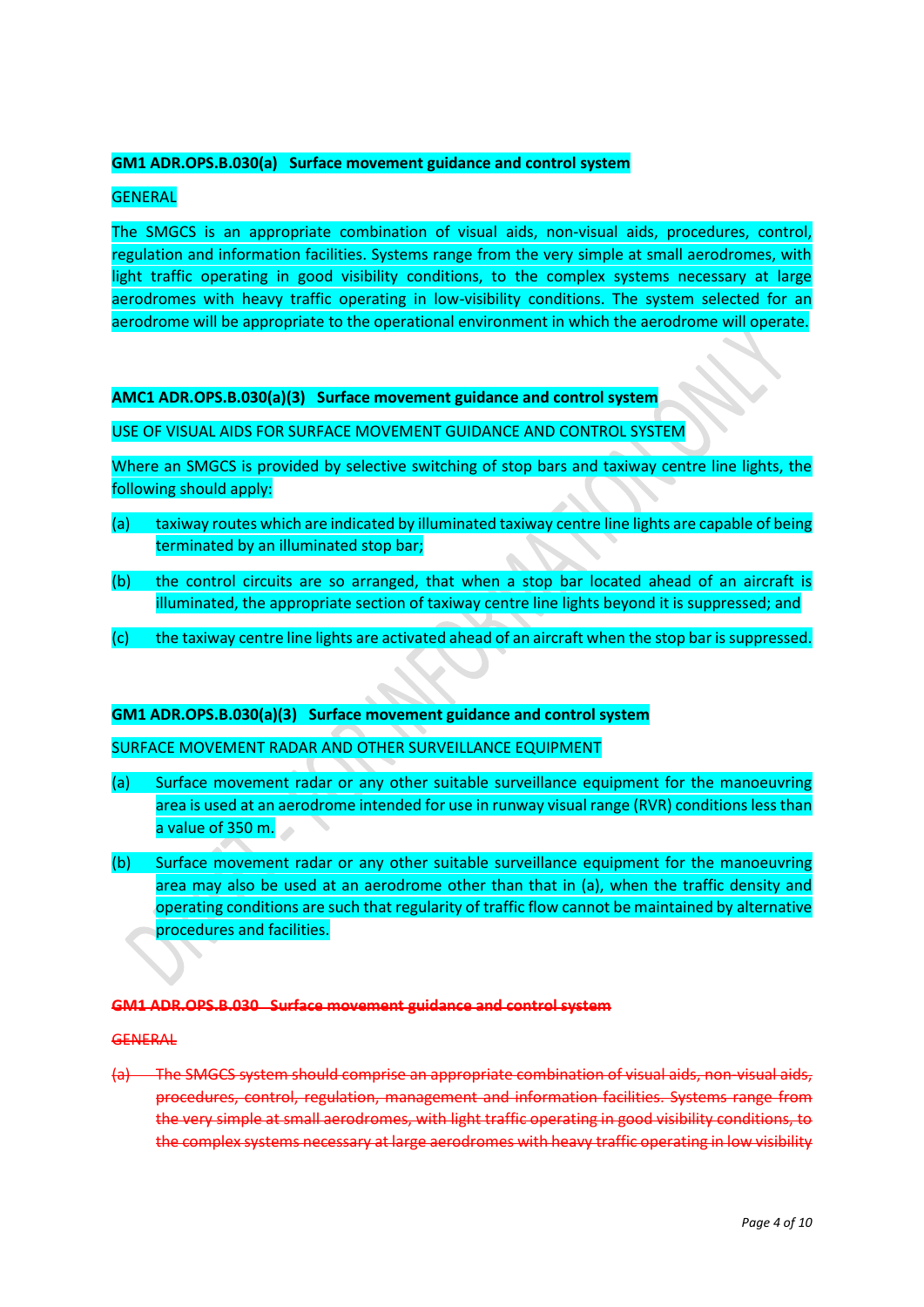conditions. The system selected for an aerodrome will be appropriate to the operational environment in which that aerodrome will operate.

- (b) Surface movement radar for the manoeuvring area could be provided at an aerodrome intended for use in runway visual range conditions less than a value of 350 m.
- (c) Surface movement radar for the manoeuvring area could be provided at an aerodrome other than that in (b) above when traffic density and operating conditions are such that regularity of traffic flow cannot be maintained by alternative procedures and facilities.

#### **AMC1 ADR.OPS.B.045(a)(1) Low-visibility procedures**

#### LVTOs WITH AN RVR LESS THAN 125 m

In addition to the low-visibility procedures which are required for LVTOs, the following should also apply to LVTOs with an RVR less than 125 m:

- (1) If an ILS signal is used for lateral guidance, the ILS localiser signal meets the requirements for category III operations including the availability of a standby transmitter; and
- (2) If an ILS signal is used, the low-visibility procedures should include protection of the ILS sensitive area.

#### **GM1 ADR.OPS.B.045(a)(1) Low-visibility procedures**

RUNWAY CENTRE LINE LIGHTS

Refer to CS ADR-DSN.M.690 in regard to the required runway centre line lights.

### **AMC1 ADR.OPS.B.045(a)(2) Low-visibility procedures**

SUITABILITY OF RUNWAYS — APPROACH AND LANDING OPERATIONS

- (a) CAT II instrument approach operations should be authorised on a precision approach category II or III runway, using a CAT II instrument approach procedure.
- (b) CAT III instrument approach operations should be authorised on a precision approach category III runway, using a CAT III instrument approach procedure.
- (c) SA CAT I approach operations should be allowed in accordance with the following:
	- (1) the runway is precision approach category I and an obstacle free zone (OFZ) is established;
	- (2) a CAT I instrument approach procedure that includes an obstacle clearance height (OCH) based on radio altimeter, is used;
	- (3) where an ILS/MLS is used, it is not promulgated with any restrictions affecting its usability and is not offset from the extended runway centre line;
	- $(4)$  the ILS classification is published in the aeronautical information publication (AIP);
	- $(5)$  the glide path angle is 3.0°;
	- (6) the pre-threshold terrain is surveyed and assessed as suitable with regard to the usability of radio altimeter or other device capable of providing equivalent performance and autoland systems.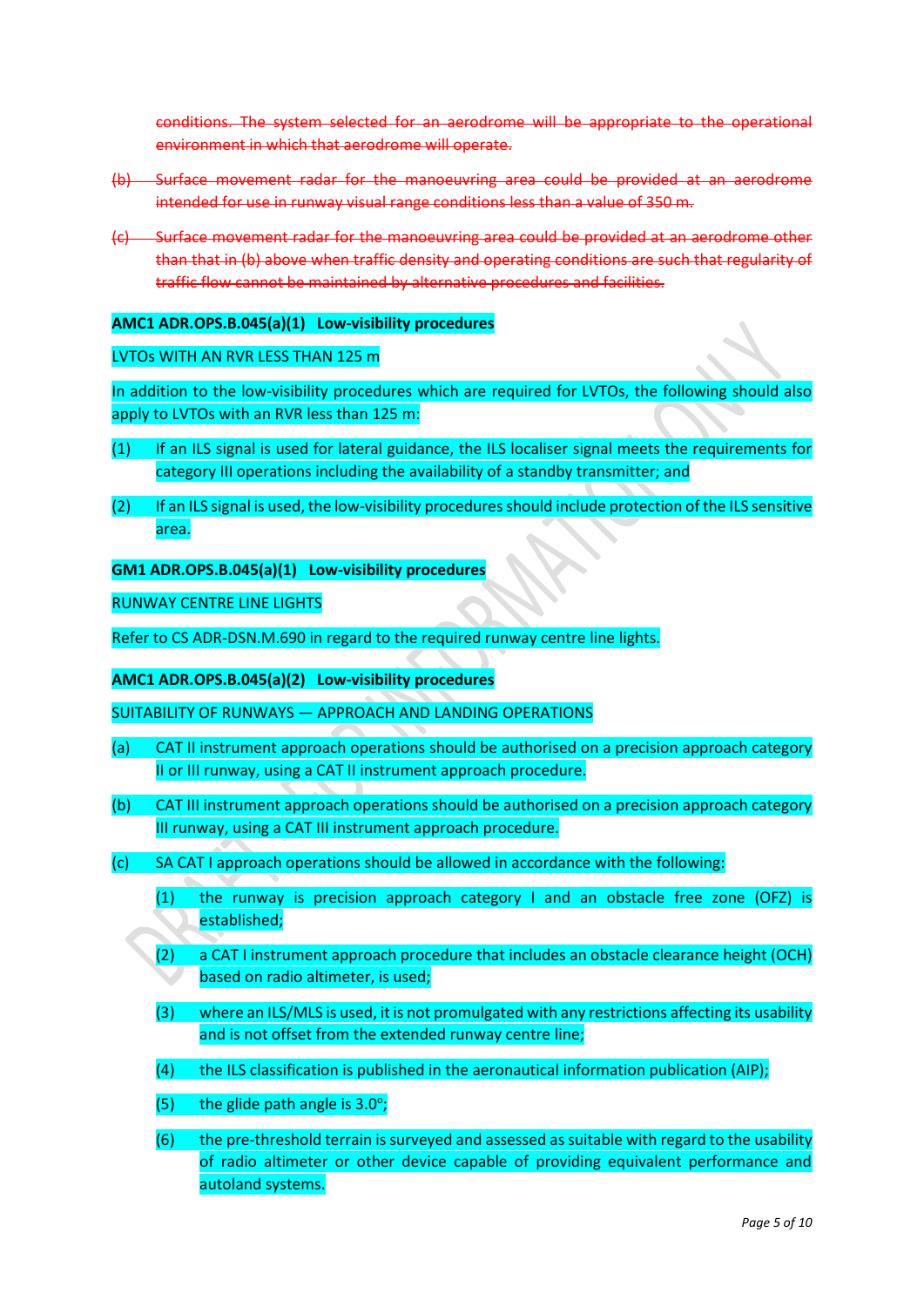- (d) SA CAT II approach operations should be allowed in accordance with the following:
	- (1) the runway is at least a precision approach category I and an obstacle free zone (OFZ) is established, and for operations with an RVR of less than 400 m, runway centre line lights are installed;
	- (2) a CAT II instrument approach procedure is used;
	- (3) where an ILS/MLS is used, it is not promulgated with any restrictions affecting its usability and is not offset from the extended runway centre line;
	- (4) where an ILS is used, it should be certified to class II/D/3;
	- (5) the pre-threshold terrain is surveyed and assessed as suitable with regard to the usability of the radio altimeter or other device capable of providing equivalent performance and autoland systems.

#### **AMC1 ADR.OPS.B.045(a)(3) Low-visibility procedures**

## **SUITABILITY OF RUNWAYS FOR EFVS APPROACH AND LANDING OPERATIONS**

- (a) A runway should be suitable for EFVS Approach and EFVS 200 operations with a published DH≥200 ft and RVR≥550 m, when:
	- (1) is served by a straight-in instrument approach procedure designed in accordance with ICAO PANS-OPS Volume II; and
		- (i) the instrument approach procedure does not require the visual identification of obstacles;
		- (ii) for EFVS 200, the final approach track is off-set by a maximum of 3 degrees from the extended centreline of the runway and intercepts th centreline at the threshold;
	- (2) the visual segment surface is not penetrated by obstacles or an OFZ is established.
- (b) A runway should be suitable for EFVS approach operations with a published DH≥200 ft and RVR<550 m when in addition to point (a), suitable low visibility procedures are in place and:
	- (1) TDZ RVR is available; and
	- (2) Switch-over time is less than 1 second
- (c) A runway should be suitable for EFVS landing operation, when in addition to point (b), the following charts are published in the AIP:
	- (1) Aerodrome Obstacle Chart ICAO Type A; and
	- (2) Precision Approach Terrain Chart ICAO
- (d) A runway should be suitable for EFVS Approach, EFVS200 and EFVS Landing operations if it has been promulgated as suitable by the state of the aerodrome for operations with published DH less than 200ft.

#### **AMC1 ADR.OPS.B.045(b) Low-visibility operations procedures**

#### **GENERAL**

(a) The aerodrome operator should, in collaboration with air traffic services provider and the provider of apron management services, if applicable, establish procedures for low visibility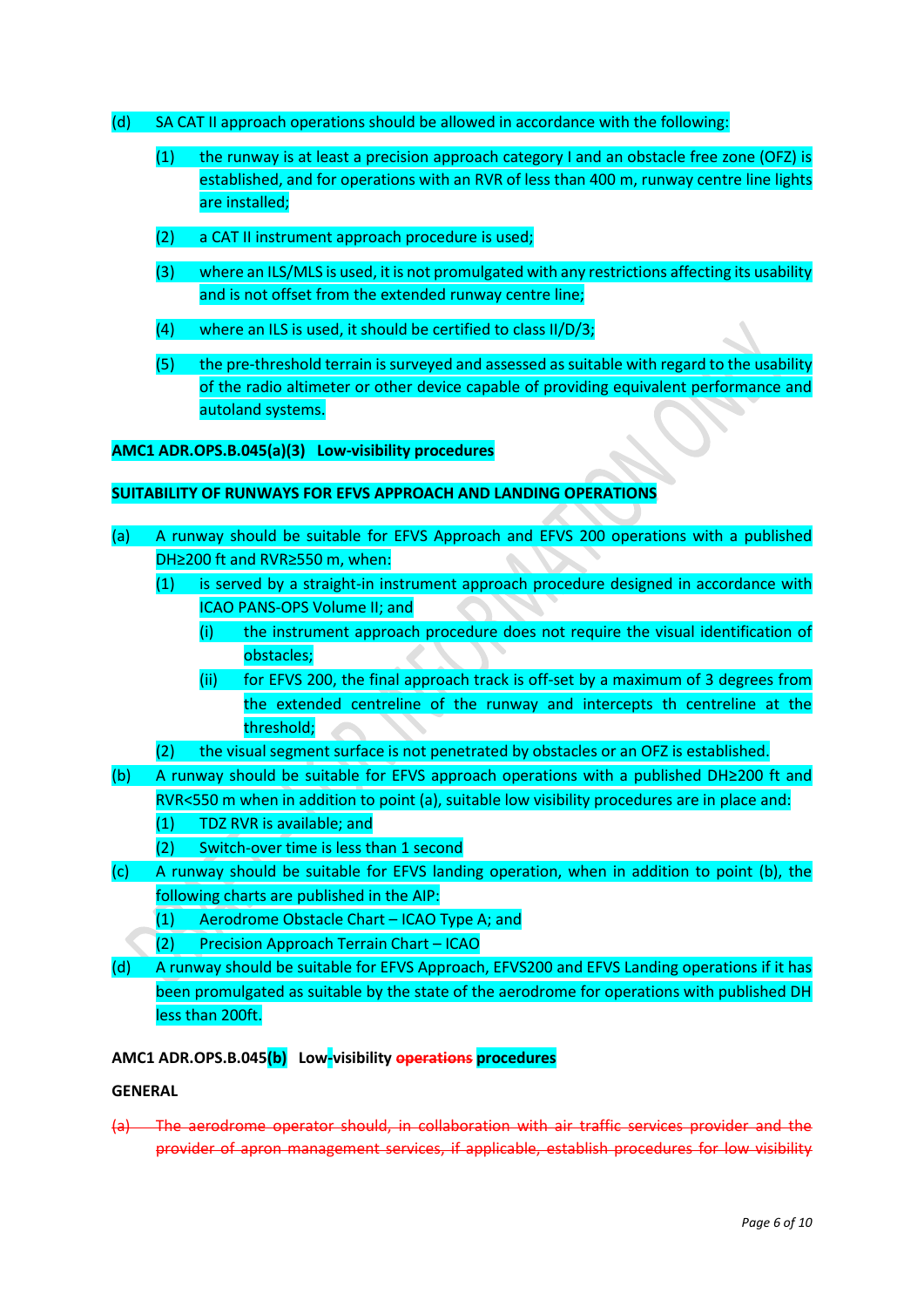operations when lower than Standard Category I, other than Standard Category II, Category II and III approaches and low visibility take-offs are conducted.

- (b) When low visibility procedures (LVP) are in effect, the aerodrome operator should make available to aeronautical information services and/or air traffic services, as appropriate, information on the status of the aerodrome facilities.
- (ca) The aerodrome operator should establish and implement procedures to ensure that wWhen low-visibility procedures (LVPs) are in effect:-
	- (1) persons and vehicles operating on an apron are should be restricted to the essential minimum-;
	- (2) construction or maintenance activities in the proximity of aerodrome electrical systems and on the manoeuvring area should be restricted;
	- (3) worksites should be appropriately marked and lighted in accordance with AMC3 ADR.OPS.B.070 and AMC4 ADR.OPS.B.070;
	- $(4)$  the critical and sensitive areas of the non-visual aids which are essential for low-visibility operations should be safeguarded.
- (b) The aerodrome operator should establish low-visibility taxi routes.
- (d) The procedures to be established by the aerodrome operator to ensure safe aerodrome operations during low visibility conditions should cover the following subjects:
	- (1) physical characteristics of the runway environment, including pre-threshold, approach and departure areas;
	- (2) obstacle limitation surfaces;
	- (3) surveillance and maintenance of visual aids;
	- -safeguarding of non-visual aids essential to low visibility procedures;
	- (5) secondary power supplies;
	- (6) movement area safety;
	- $(7)$  RFFS.

**AMC2 ADR.OPS.B.045(b) Low-visibility procedures**

CRITERIA FOR THE PREPARATION OF LVPs

When establishing the criteria for the preparation of LVPs, the aerodrome operator should consider:

- (a) the aerodrome layout and its complexity:
- (b) the location of the control tower:
- (c) the facilities and equipment available; and
- (d) the density of traffic.

### **AMC1 ADR.OPS.045(c) Low-visibility procedures**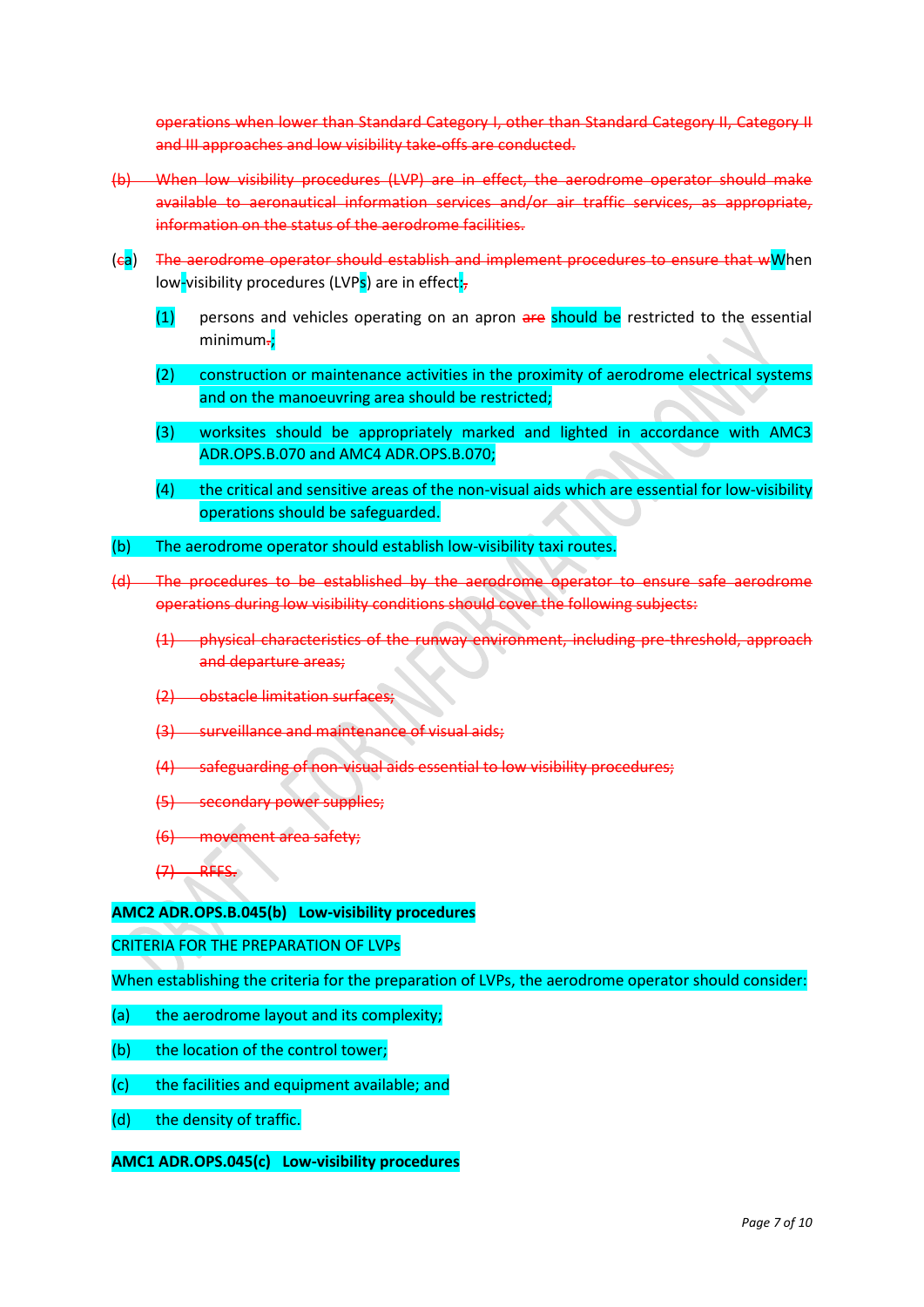# EQUIPMENT FAILURES TO BE REPORTED AND EXPECTED EFFECTS ON FLIGHT OPERATIONS

The following equipment failures should be reported if the system is degraded or unserviceable or if backup procedures cannot provide the same level of service:

| <b>EQUIPMENT FAILURE TO BE REPORTED - LOW-VISIBILITY DEPARTURE OPERATIONS</b> |                                                 |                                                         |  |  |
|-------------------------------------------------------------------------------|-------------------------------------------------|---------------------------------------------------------|--|--|
| <b>SYSTEM CONSIDERED</b>                                                      | <b>FAILURE TO BE REPORTED</b>                   | <b>EXPECTED EFFECT ON FLIGHT</b><br><b>OPERATIONS</b>   |  |  |
| <b>ILS</b>                                                                    | ILS localiser downgraded to CAT II              | No take-off guidance. Guided take-                      |  |  |
| (Where used for                                                               |                                                 | off not permitted                                       |  |  |
| guided take-off)                                                              |                                                 |                                                         |  |  |
|                                                                               | ILS localiser downgraded to CAT I               | No take-off guidance. Guided take-                      |  |  |
|                                                                               |                                                 | off not permitted                                       |  |  |
|                                                                               |                                                 |                                                         |  |  |
|                                                                               | ILS out of service                              | No take-off guidance. Guided take-                      |  |  |
| <b>MLS</b>                                                                    | MLS downgraded to CAT II                        | off not permitted<br>No take-off guidance. Guided take- |  |  |
| (Where used for                                                               |                                                 | off not permitted                                       |  |  |
| guided take-off)                                                              |                                                 |                                                         |  |  |
|                                                                               | MLS downgraded to CAT I                         | No take-off guidance. Guided take-                      |  |  |
|                                                                               |                                                 | off not permitted                                       |  |  |
|                                                                               |                                                 |                                                         |  |  |
|                                                                               | <b>MLS out of service</b>                       | No take-off guidance. Guided take-                      |  |  |
|                                                                               |                                                 | off not permitted                                       |  |  |
| <b>GBAS</b>                                                                   | <b>GBAS downgraded to CAT II</b>                | No take-off guidance. Guided take-                      |  |  |
| (Where used for                                                               |                                                 | off not permitted                                       |  |  |
| guided take-off)                                                              |                                                 |                                                         |  |  |
|                                                                               | <b>GBAS downgraded to CAT I</b>                 | No take-off guidance. Guided take-                      |  |  |
|                                                                               |                                                 | off not permitted                                       |  |  |
|                                                                               |                                                 |                                                         |  |  |
|                                                                               | <b>GBAS out of service</b>                      | No take-off guidance. Guided take-<br>off not permitted |  |  |
|                                                                               |                                                 |                                                         |  |  |
| <b>RVR</b>                                                                    | Touchdown RVR system                            | Restrictions depending on flight                        |  |  |
|                                                                               | unserviceable                                   | operation rules                                         |  |  |
|                                                                               |                                                 |                                                         |  |  |
|                                                                               | Other RVR systems unserviceable                 | Restrictions depending on flight                        |  |  |
|                                                                               |                                                 | operation rules                                         |  |  |
|                                                                               |                                                 |                                                         |  |  |
| <b>LIGHTING SYSTEMS</b>                                                       | Runway lighting unserviceable                   | Restrictions depending on flight                        |  |  |
|                                                                               |                                                 | operation rules                                         |  |  |
|                                                                               |                                                 | Restrictions depending on flight                        |  |  |
|                                                                               | <b>Standby power supply</b><br>unserviceable    | operation rules                                         |  |  |
|                                                                               |                                                 |                                                         |  |  |
|                                                                               |                                                 |                                                         |  |  |
|                                                                               | <b>Runway centre line lighting</b>              | Restrictions depending on flight                        |  |  |
|                                                                               | unserviceable                                   | operation rules                                         |  |  |
|                                                                               |                                                 |                                                         |  |  |
|                                                                               |                                                 |                                                         |  |  |
|                                                                               | Runway edge lighting                            | Restrictions depending on flight                        |  |  |
|                                                                               | unserviceable                                   | operation rules                                         |  |  |
|                                                                               |                                                 | Restrictions depending on flight                        |  |  |
|                                                                               | <b>Taxiway lighting system</b><br>unserviceable | operation rules                                         |  |  |
| <b>ANCILLARY</b>                                                              | <b>Stop bars unserviceable</b>                  | No effect if runway protection is                       |  |  |
|                                                                               |                                                 | ensured by other means                                  |  |  |
|                                                                               |                                                 |                                                         |  |  |
|                                                                               | Ceilometer unserviceable                        | No effect                                               |  |  |
|                                                                               |                                                 |                                                         |  |  |
|                                                                               | Anemometer unserviceable                        |                                                         |  |  |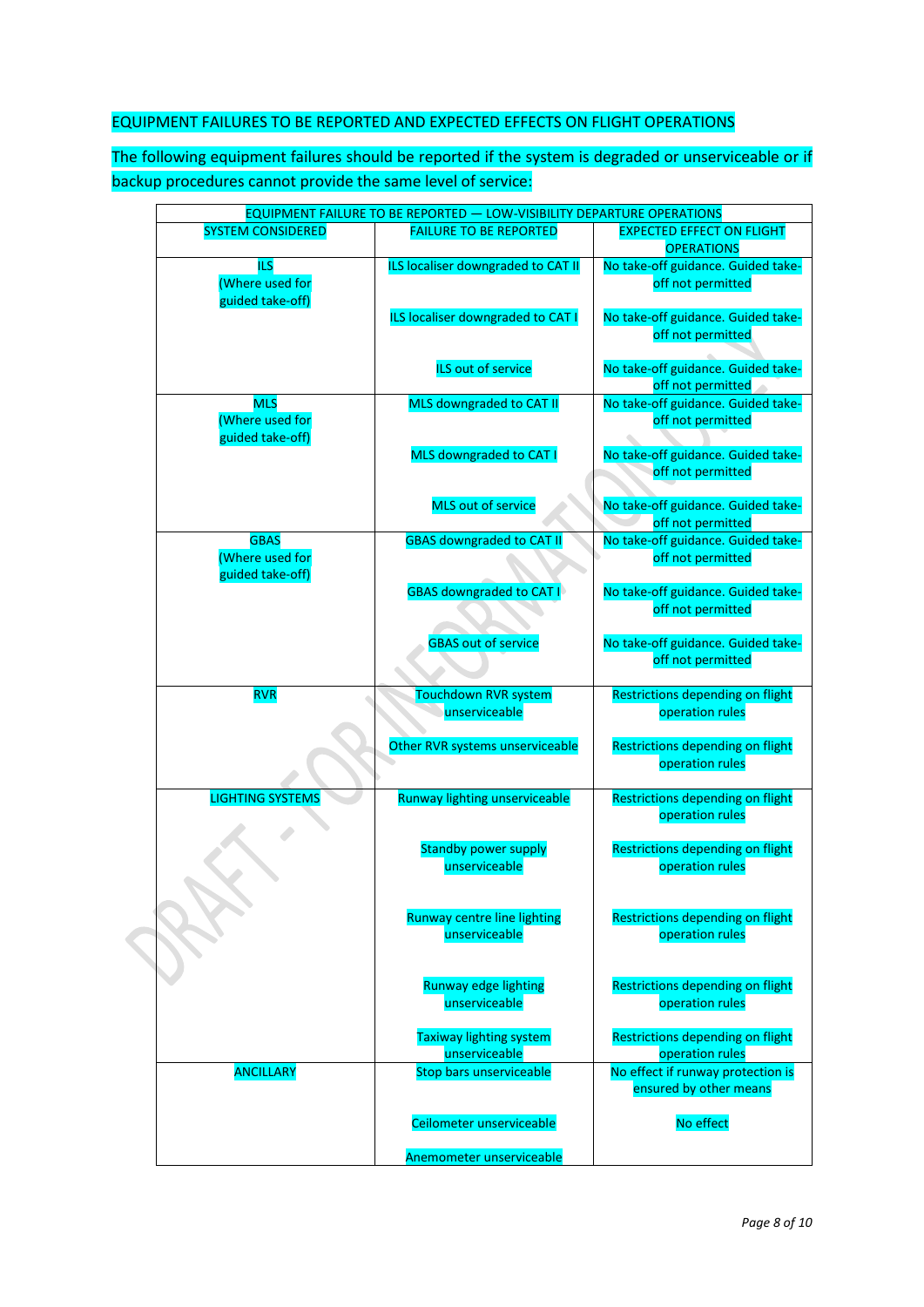|  | No effect if other sources are      |
|--|-------------------------------------|
|  | available; otherwise restrictions   |
|  | depending on flight operation rules |
|  |                                     |

|                          | EQUIPMENT FAILURE TO BE REPORTED - APPROACH AND LANDING OPERATIONS |                                                                                                                       |
|--------------------------|--------------------------------------------------------------------|-----------------------------------------------------------------------------------------------------------------------|
| <b>SYSTEM CONSIDERED</b> | <b>FAILURE TO BE REPORTED</b>                                      | <b>EXPECTED EFFECT ON FLIGHT</b><br><b>OPERATIONS</b>                                                                 |
| <b>ILS</b>               | ILS downgraded to CAT II                                           | Flight operations limited to CAT II                                                                                   |
|                          | <b>ILS downgraded to CAT I</b>                                     | Flight operations limited to CAT I                                                                                    |
|                          | ILS out of service                                                 | <b>Restricted to non-precision</b><br>approach (or other precision<br>approach aid if available)                      |
|                          | Outer marker unserviceable                                         | No limitation if replaced by<br>published equivalent position;<br>otherwise, restricted to non-<br>precision approach |
|                          | Glide path out of service                                          | Restricted to non-precision<br>approach (e.g. localiser only)                                                         |
| <b>MLS</b>               | MLS downgraded to CAT II                                           | Flight operations limited to CAT II                                                                                   |
|                          | MLS downgraded to CAT I                                            | Flight operations limited to CAT I                                                                                    |
|                          | <b>MLS out of service</b>                                          | Restricted to non-precision<br>approach (or other precision<br>approach aid if available)                             |
|                          |                                                                    |                                                                                                                       |
| <b>GBAS</b>              | <b>GBAS downgraded to CAT II</b>                                   | Flight operations limited to CAT II                                                                                   |
|                          | <b>GBAS downgraded to CAT I</b>                                    | Flight operations limited to CAT I                                                                                    |
|                          | <b>GBAS out of service</b>                                         | Restricted to non-precision<br>approach (or other precision                                                           |
|                          |                                                                    | approach aid if available)                                                                                            |
| <b>DME</b>               | DME (as alternative to marker<br>beacons) unserviceable            | No limitation if replaced by<br>published equivalent position;                                                        |
|                          |                                                                    | otherwise restricted to non-<br>precision                                                                             |
| <b>RVR</b>               | <b>Touchdown RVR system</b>                                        | <b>Restriction depending on flight</b>                                                                                |
|                          | unserviceable                                                      | operation rules                                                                                                       |
|                          | Other RVR systems unserviceable                                    | <b>Restriction depending on flight</b><br>operation rules                                                             |
| <b>LIGHTING SYSTEMS</b>  | Approach lighting unserviceable                                    | <b>Restriction depending on flight</b><br>operation rules                                                             |
|                          | Runway lighting unserviceable                                      | Restriction depending on flight<br>operation rules                                                                    |
|                          | <b>Standby power supply</b><br>unserviceable                       | <b>Restriction depending on flight</b><br>operation rules                                                             |
|                          | <b>Runway centre line lighting</b><br>unserviceable                | <b>Restriction depending on flight</b><br>operation rules                                                             |